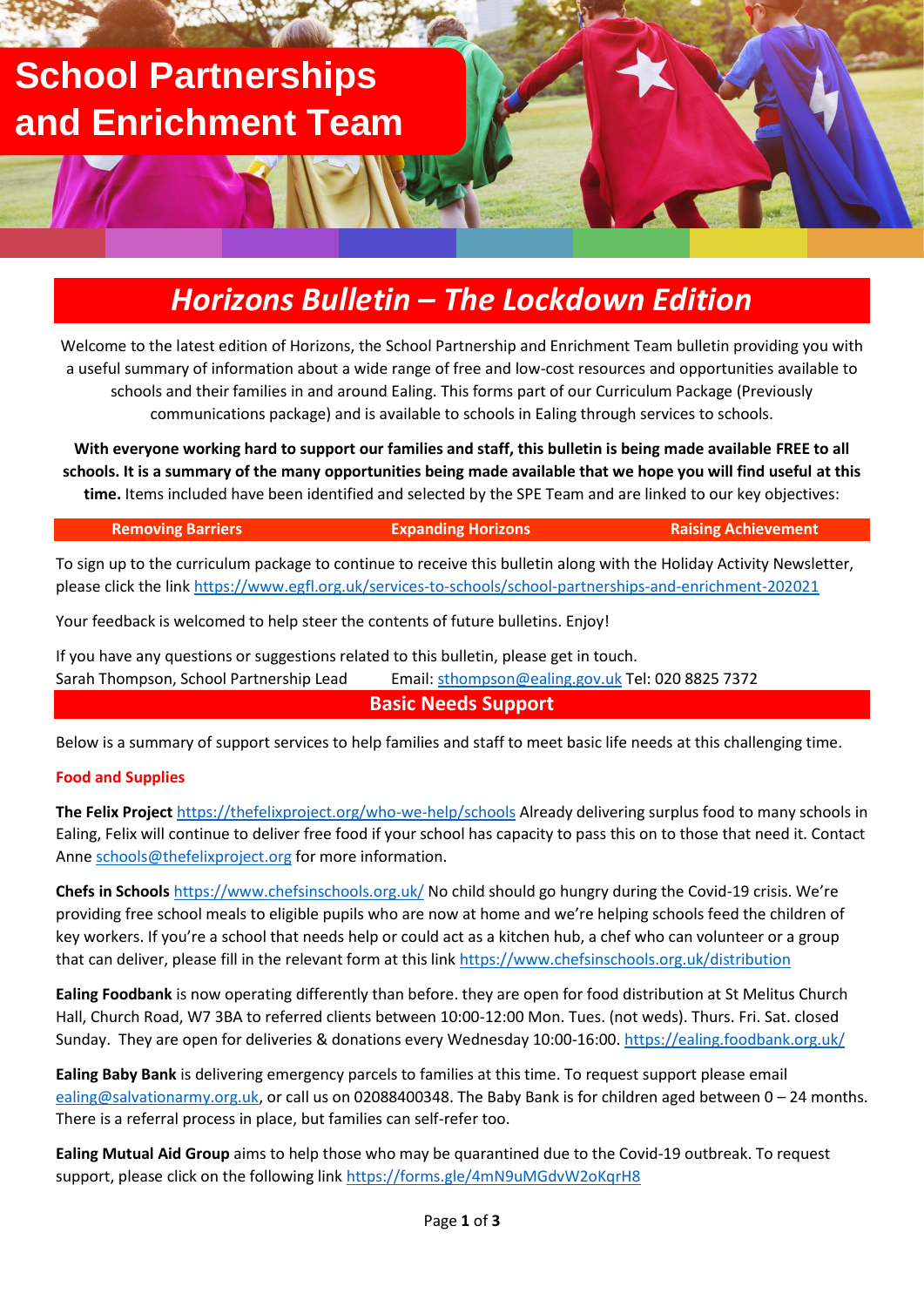**Ealing Together** <https://ealingtogether.org/> Ealing Together is all about bringing people together to help respond to the corona virus pandemic in whatever way they can. We want to make sure that everyone who is in difficulty feels comfortable asking for help, regardless of whether their vulnerability is physical, emotional or mental. To request help, please refer residents using the online form<https://ealingtogether.org/help-for-residents/> or by calling the advice line on 020 8825 7170.

### **Home Environment**

Families needing furniture and household equipment to help make being at home more suitable may find the following useful.

**NEW Getting the most vulnerable online during the COVID-19 crisis** <https://futuredotnow.uk/devicesdotnow>

FutureDotNow are coordinating industry action through a new initiative, DevicesDotNow, targeting the 1.7 million households who don't have access to the internet and are digitally excluded as we face a socially distanced world gripped by COVID-19. The DevicesDotNow campaign is asking businesses to donate tablets, smartphones and laptops, as well as connectivity in the form of sims, dongles and mobile hotspots. Centres who are interested in getting devices are being asked to fill in this [form](https://protect-eu.mimecast.com/s/2WltCWnkpfDpQPEixsV3a?domain=docs.google.com) - note we don't have any devices or money donated yet, so the form is to register your interest.

[https://docs.google.com/forms/d/e/1FAIpQLSc4\\_CqfJQfBQe8GHc2pMiyXpzQTQ71Xment6AEHZMR\\_TW94Ww/viewf](https://docs.google.com/forms/d/e/1FAIpQLSc4_CqfJQfBQe8GHc2pMiyXpzQTQ71Xment6AEHZMR_TW94Ww/viewform) [orm](https://docs.google.com/forms/d/e/1FAIpQLSc4_CqfJQfBQe8GHc2pMiyXpzQTQ71Xment6AEHZMR_TW94Ww/viewform)

**Children In Need Emergency Essentials** <https://www.familyfundservices.co.uk/emergency-essentials/> Applications must be completed by a registered referrer who is part of an organisation that is supporting the family or young person and capable of assessing their needs. The referrer's organisation should also be able to administer and supervise the grant on our behalf. The Emergency Essentials Programme is currently operating as normal and we aim to process applications within 10 working days.

Who is eligible?

- Vulnerable children and young people up to the age of 18 who are experiencing a crisis or emergency.
- UK or EU citizens who are normally resident in the UK.
- They can only accept one application per household within a 12-month period.

(Discretion may be given where a child or young person, or their family, have an asylum application under assessment or in circumstances where residency criteria is not consistent across the family unit).

We can deliver or fund critical items such as:

- Electric cookers
- **Furniture**
- Kitchen equipment and small appliances
- Children's beds and bedding (including cots)
- Washing machines and tumble dryers
- Fridges, freezers and fridge-freezers
- Baby equipment
- Clothing

**Support for families with disabled children** <https://www.familyfund.org.uk/FAQs/how-do-they-apply> Applications for a Family Fund grant must be made by the parent or carer of the disabled child or young person, but you can support them to complete the application. They help families across the UK who are raising a disabled or seriously ill child or young person aged 17 or under. Please head to the website for eligibility criteria. The Family Fund will look at any grant request that relates to the needs of your disabled or seriously ill child, young person and your family. Full details are on their website.

**Percy Bilton Charity** Assistance is given to organisations and individuals in need throughout the U.K. Charities assisting disadvantaged youth, people with disabilities, people with mental health problems and older people may apply for grants towards furnishings and equipment (excluding office items), building or refurbishment projects. Applications must be made by Social Workers, OT's and CPNs by telephone or in writing. Email: [information@percybiltoncharity.org](mailto:information@percybiltoncharity.org) Telephone: 020 8579 2829